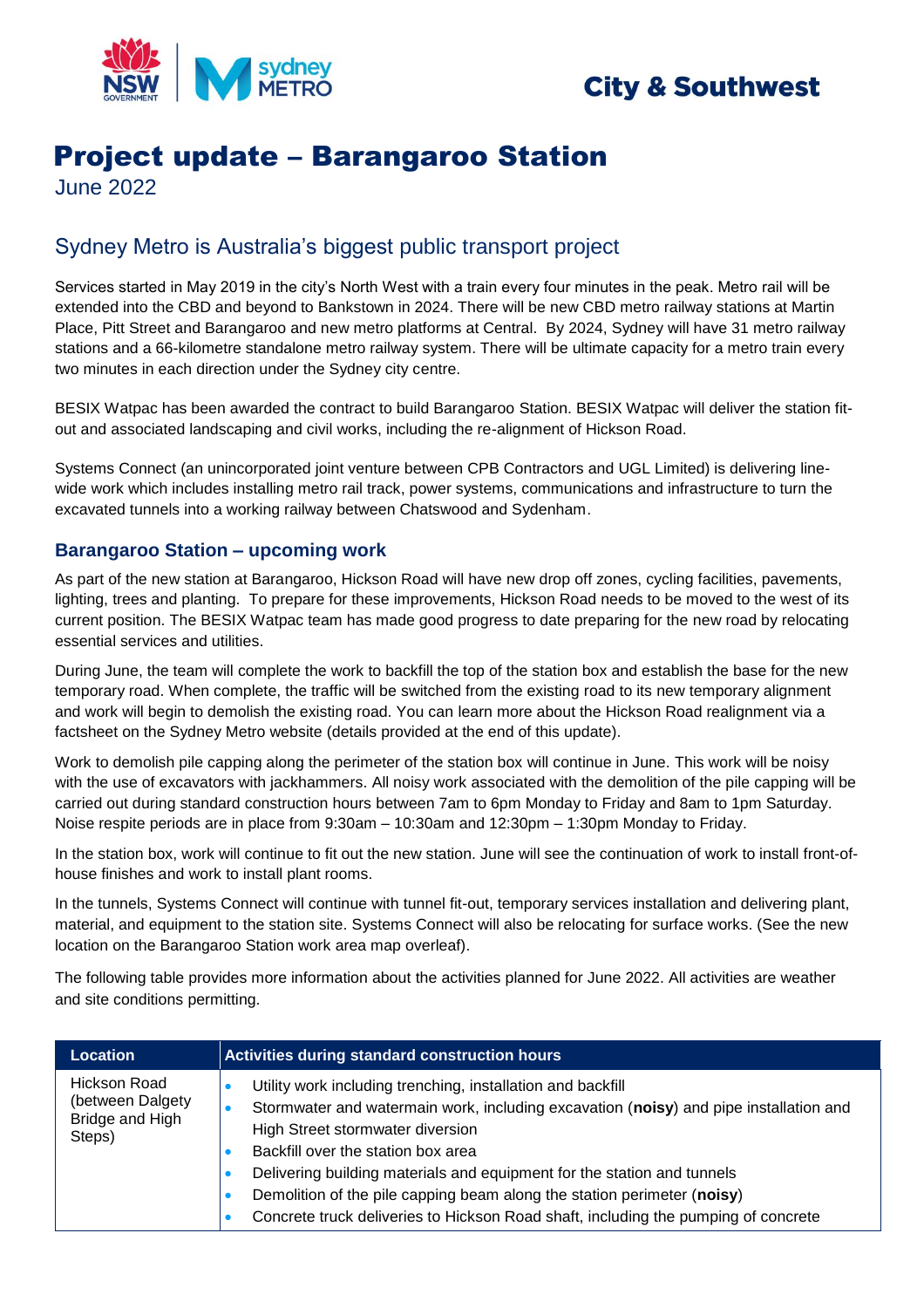|                                                                                             | Building new Hickson Road alignment, kerb and pavement base<br>$\bullet$<br>Traffic switch from existing Hickson Road to new temporary alignment (separate<br>$\bullet$<br>community notification will be issued for this)<br>Preparation for and the commencement of demolition (noisy) of the existing Hickson<br>$\bullet$<br>Road.                                                                                                                                                                           |
|---------------------------------------------------------------------------------------------|------------------------------------------------------------------------------------------------------------------------------------------------------------------------------------------------------------------------------------------------------------------------------------------------------------------------------------------------------------------------------------------------------------------------------------------------------------------------------------------------------------------|
| Inside the station<br>box and cross-over<br>cavern                                          | Structural work including blockwork, structural steel and concreting to fit-out the station<br>$\bullet$<br>box<br>Installation of station services and finishes<br>$\bullet$<br>Track slab installation including concrete pumping<br>$\bullet$<br>Station trackway works, including concrete, sleeper and rail works<br>$\bullet$<br>Completing mechanical and electrical works in the tunnels<br>$\bullet$<br>Installing cables, trackside equipment and cross passage equipment in the tunnels.<br>$\bullet$ |
| <b>Hickson Road</b><br>laydown facility -<br><b>Systems Connect</b><br>site for the tunnels | Light and heavy vehicle movements<br>$\bullet$<br>Forklift operations<br>$\bullet$<br>Loading and unloading of materials for mechanical and electrical, civil and station work<br>$\bullet$<br>Unloading of materials into skip bins.<br>$\bullet$                                                                                                                                                                                                                                                               |
| <b>Location</b>                                                                             | <b>Out-of-hours activities</b>                                                                                                                                                                                                                                                                                                                                                                                                                                                                                   |
| <b>Hickson Road</b><br>(between Dalgety<br>Bridge and High<br>Steps)                        | Preparation of the temporary Hickson Road prior to traffic switch (occasionally noisy)<br>$\bullet$<br>Installing new services under Hickson Road.<br>$\bullet$                                                                                                                                                                                                                                                                                                                                                  |
| Inside the station<br>box and cross-over<br>cavern                                          | Delivery of building materials and equipment for the stations and tunnels<br>$\bullet$<br>Structural work including blockwork, structural steel and concreting to fit-out the<br>$\bullet$<br>station box<br>Installation of station services and finishes<br>$\bullet$<br>Track slab installation including concrete pumping<br>$\bullet$                                                                                                                                                                       |

## **Barangaroo Station work area**



If you are affected by our construction and have any questions or complaints, please contact us on 1800 171 386 (24-hour community information line) or email **barangaroometrostation@transport.nsw.gov.au**.